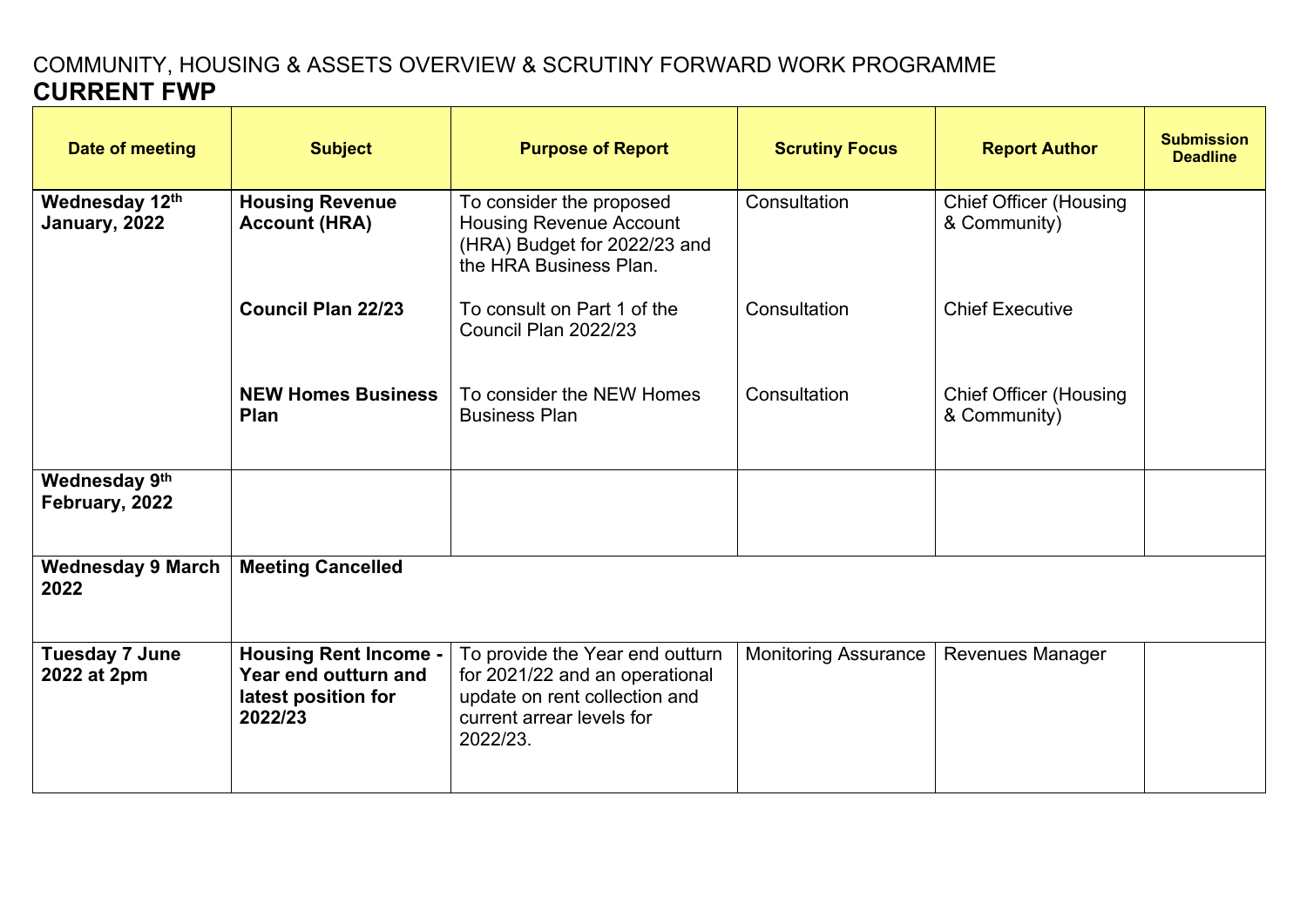|                                 | <b>Welfare Reform</b><br><b>Update</b>                                                                                                | To provide an update on the<br>impact of Welfare Reform on<br><b>Flintshire Residents.</b>                                                                   | <b>Monitoring Assurance</b> | <b>Benefits Manager</b>                    |
|---------------------------------|---------------------------------------------------------------------------------------------------------------------------------------|--------------------------------------------------------------------------------------------------------------------------------------------------------------|-----------------------------|--------------------------------------------|
|                                 | <b>Communal Heating</b><br><b>Charges 2022/23</b>                                                                                     | To consider the proposed<br>heating charges in council<br>properties with communal<br>heating systems for 2022/23<br>prior to Cabinet approval.              | Consultation                | Corporate Finance -<br>Accountant          |
| <b>Wednesday 6 July</b><br>2022 | <b>Year-end Performance</b><br>Indicators for<br><b>Recovery, Portfolio</b><br>and Public<br><b>Accountability</b><br><b>Measures</b> | To review the levels of progress<br>in the achievement of activities,<br>performance levels and current<br>risk levels as identified in the<br>Council Plan. | <b>Assurance Monitoring</b> | <b>Chief Officer (Housing</b><br>& Assets) |

## COMMUNITY, HOUSING & ASSETS OVERVIEW & SCRUTINY FORWARD WORK PROGRAMME

## **Items to be scheduled**

- **Sheltered Housing Review –** Reports to be submitted to Committee meetings as appropriate as agreed at the Committee meeting held on 4 th November, 2020.
- **Dynamic Resource Scheduler (DRS) System Update –** Update reports to be submitted annually to the Committee starting September 2022 following implementation on the new system, as agreed at the Committee meeting held on 23rd February, 2021
- **De-carbonisation Strategy –** Briefing session to be arranged for Members to enable a better understanding of the De-Carbonisation Strategy, when appropriate.